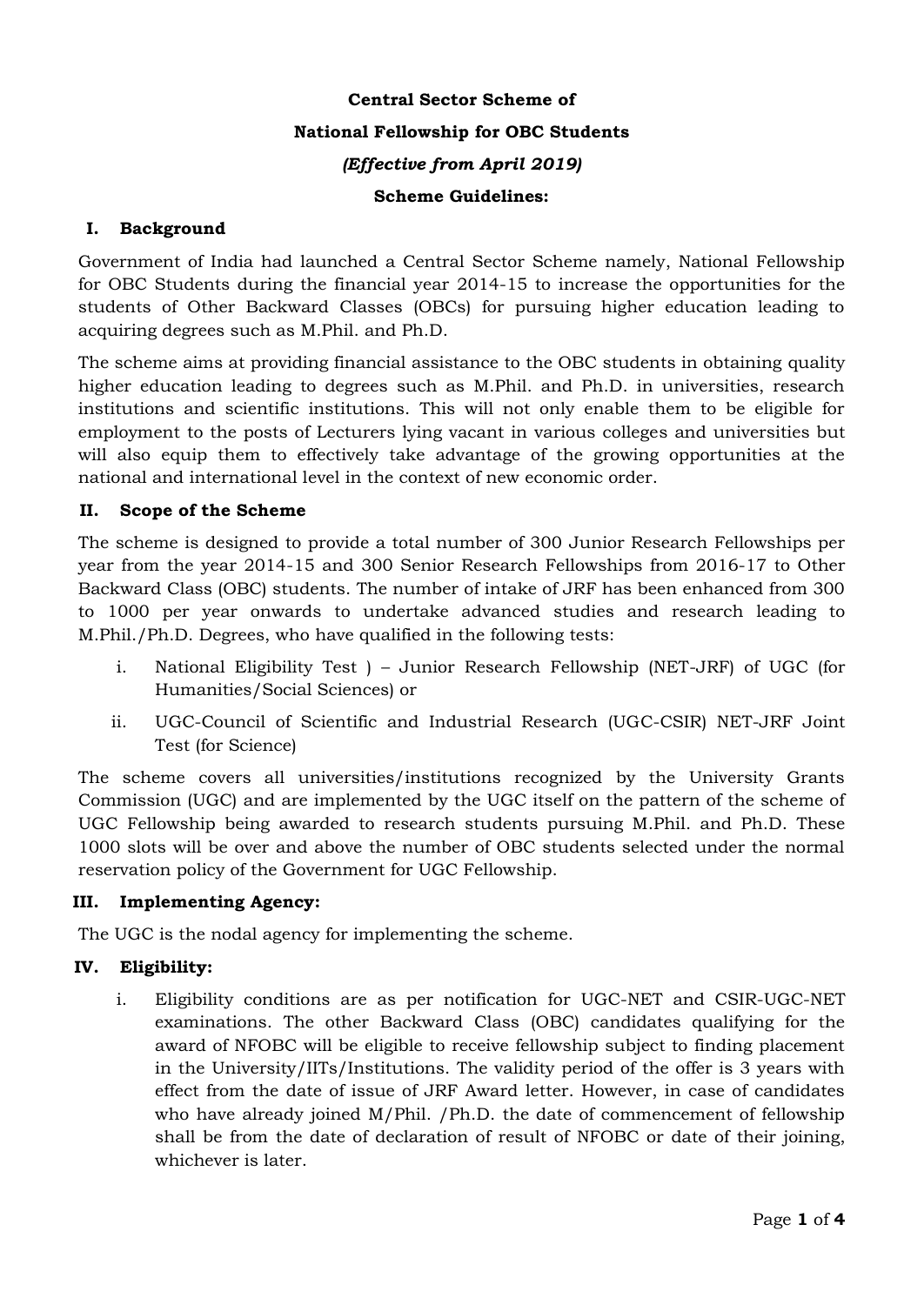- ii. Students belonging to Other Backward Class (OBC) category once considered eligible for the fellowship shall not be entitled to any other benefits from Central or State Government or any other body like UGC offering similar benefit to avoid duplication and increase coverage. Only those, doing regular and full time M./Phil. /Ph.D. course of a Unviersity/research Institution shall be eligible for the fellowship.
- iii. After two years, if the progress in the research work of the awardee is found satisfactory, his/her tenure will be extended for a further period of three years as Senior Research Fellow (SRF). The research work will be assessed as per the UGC norms. The total period of award of JRF and SRF shall not exceed a period of 5 years.
- iv. At least 4% of the total seats should be reserved for students with disabilities while making selection of candidates for award of fellowships by the UGC.
- v. Employees of any University/College/Educational institution/Central/State/UT Government shall be excluded from availing the fellowship, even if they are on study leave or Extra Ordinary Leave (EOL) to pursue M.Phil./Ph.D.

## **V. Number of slots for Fellowship:**

- i. The total number of slots for NFOBC under the scheme is 1000 per year. Out of 1000 slots available under this scheme, 750 will be allocated for the subjects under National Eligibility Test – Junior Research Fellowship (NET-JRF) of UGC and remaining 250 UGC-Council of Scientific and Industrial Research (UGC-CSIR) NET-JRF joint test (for Science streams).
- ii. These 1000 slots will be over and above the OBC Students selected under the normal reservation policy of the Government.

| Duration of Fellowship |                |                |                                     |                   |  |
|------------------------|----------------|----------------|-------------------------------------|-------------------|--|
|                        | Name of course | <b>Maximum</b> | <b>Admissibility of JRF and SRF</b> |                   |  |
|                        |                | Duration       | <b>JRF</b>                          | <b>SRF</b>        |  |
|                        | M.Phil.        | 2 vears        | years                               | Nil               |  |
|                        | Ph D           | 5 years        | vears                               | Remaining 3 years |  |

 $\vert$  M.Phil. + Ph.D.  $\vert$  5 years  $\vert$  2 years  $\vert$  Remaining 3 years

# **VI. Duration of Fellowship**

## **VII. Rate of fellowships**

i. The rates of fellowship for JRF and SRF will be at par with the UGC Fellowship (w.e.f 01.01.2019). Presently these rates are as follows:

| Fellowship in Science<br>Humanities and Social        | $\omega$ Rs.31,000/- p.m. for initial two years (JRF)                                        |  |  |
|-------------------------------------------------------|----------------------------------------------------------------------------------------------|--|--|
| Science                                               | $@$ Rs.35,000/- pm. for remaining tenure (SRF)                                               |  |  |
| Fellowship in Engineering<br>& Technology             |                                                                                              |  |  |
| Contingency for<br>Humanities & Social<br>Sciences    | $\omega$ Rs.10,000/- p.a. for initial two years<br>$@$ Rs.20,500/- p.a. for remaining tenure |  |  |
| Contingency for Sciences,<br>Engineering & Technology | $\omega$ Rs.12,000/- p.a. for initial two years<br>$@$ Rs.25,000/- p.a. for remaining tenure |  |  |
| Escorts/Reader assistance<br>(All subjects)           | Rs.2,000/- p.m. in cases of physically and<br>(a)<br>visually handicapped candidates         |  |  |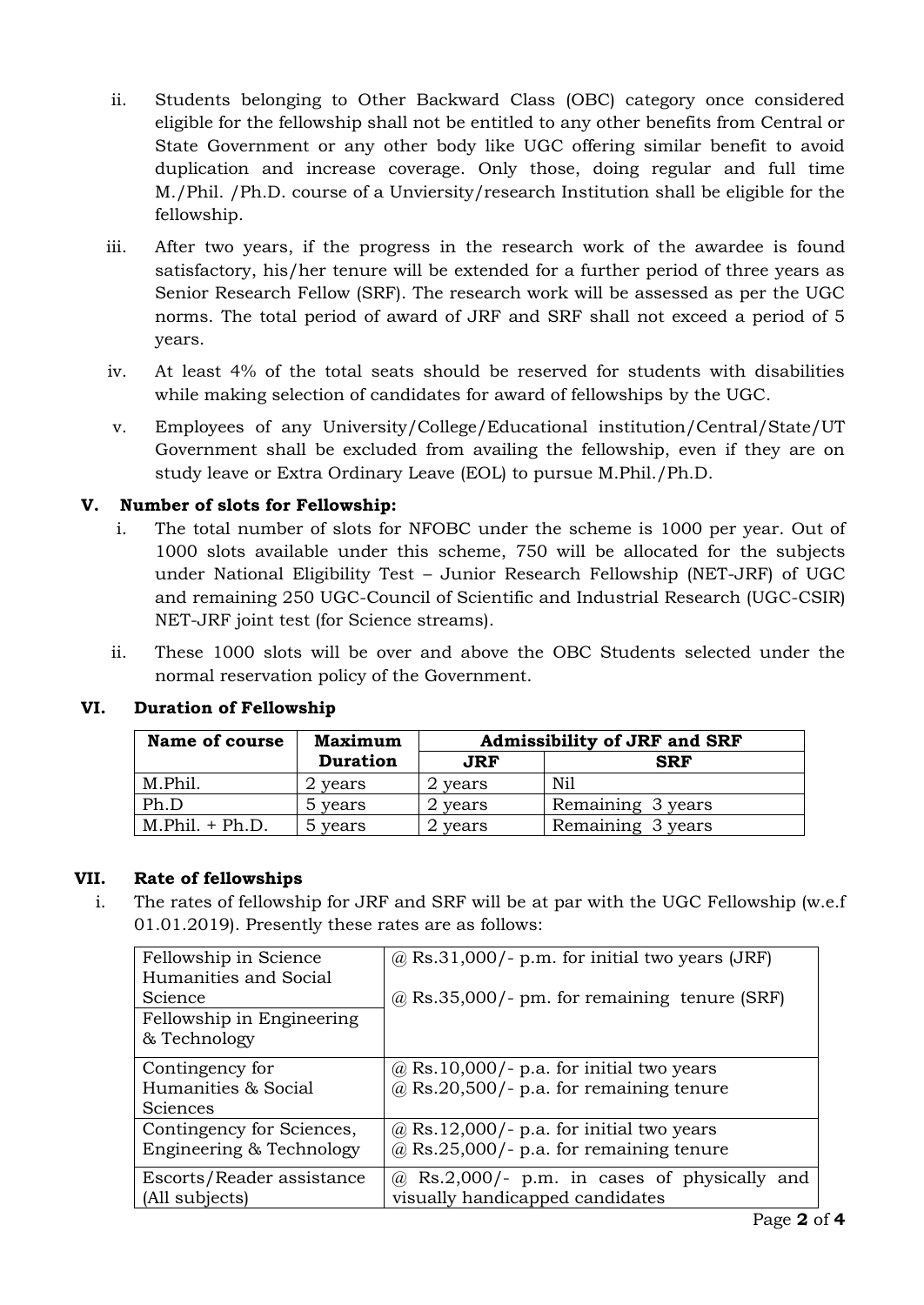ii. The House Rent Allowance (HRA) will be on the UGC pattern and will be payable to those students who are not provided with hostel accommodation. In case hostel accommodation offered by the University/institution is refused, the student will forfeit his claim of HRA, other facilities such as medical facilities, leave including maternity leave will be governed as per the guidelines of the UGC in case of their fellowship programme.

## **VIII. Selection Procedure for National Fellowship for OBCs (JRF):**

- i. UGC is the nodal agency for implementing the scheme.
- ii. The selection for the award of NFOBC to students will be made on the basis of merit in each UGC-NET-JRF and CSIR-NET-JRF examination and will be made twice in a year. However, preference will be given to such students who have secured admission. In case sufficient such candidates are not available, candidates who have not secured admission will also be selected in the order of merit in the NET examination. A separate merit list would be drawn up for such candidates, if required.
- iii. The qualified candidates have to enroll in universities/institutions/colleges recognized under:
	- a. Under Sections 2 (f) of the UGC Act, 1956, i.e., Universities established under Central, Provincial or State Acts or any other institution recognized by UGC.
	- b. Grant-in-Aid Deemed Universities under Section 3 of UGC Act, i.e., institution for higher education notified by Central Government to be deemed University, in consultation with UGC.
	- c. Universities/Institution funded by State/ Central Government.
	- d. Institutions of National Important as notified as by Ministry of Human Resource Development. (mhrd.gov.in/institutions-national-importance)
	- iv. The decision of the UGC in regarding to awarding the fellowship shall be final and no appeal could be filed against it.

## **IX. Monitoring & Evaluation**

A dashboard to monitor progress, geographic spread, discipline wise students enrolled, sanctions, completion of courses etc. shall be put in place by UGC on its portal to be accessed by Ministry of Social Justice & Empowerment via login credential.

The expenditure on evaluation/ monitoring of the fellowship programme shall be met out of the funds provided for the scheme. Award of SRF done after appropriate evaluation of performance in carrying out the research work by the candidate in the Junior Fellowship phase.

## **X. Aadhaar Seeding:**

Payment of fellowship and any other admissible allowance shall be made to beneficiaries through their bank account on DBT mode. The Ministry of Social Justice vide notification number 428 dated February 16, 2017 has notified Aadhaar as identify document under Section 7 of Aadhaar Act, 2016 for all scholarship/fellowship schemes.